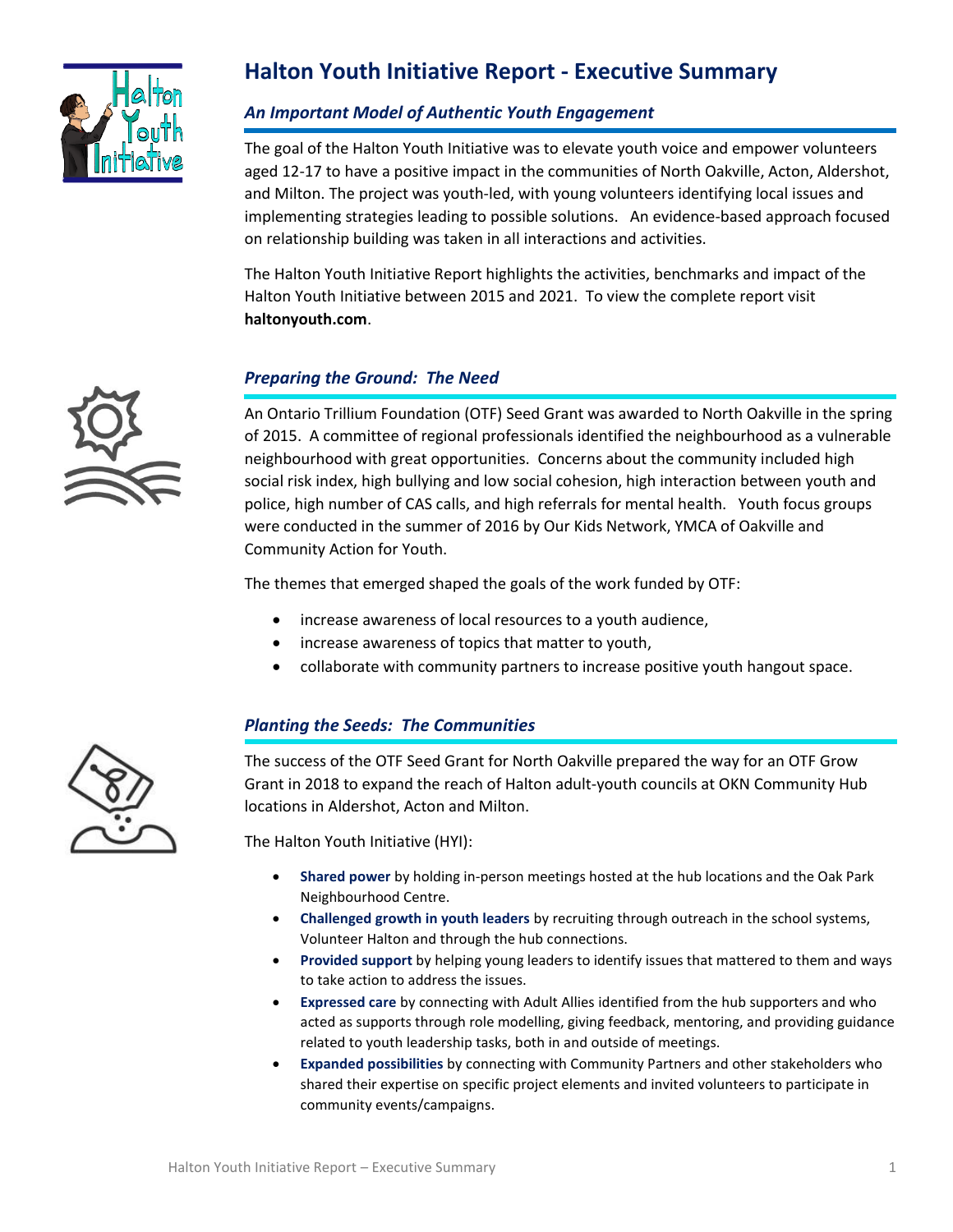## *Nurturing the Crop: The Transition to Virtual*



The COVID-19 Pandemic required the HYI to dissolve the geographic barriers and quickly develop a model for the virtual world that would continue to tackle the OTF goals. A strengths-based approach that nurtured the existing relationships with youth members and engaged community partners kept the initiative operating, growing and building momentum. Remarkably, youth participation increased during the COVID-19 Pandemic with 300 youth engaged year-over-year.

Five virtual teams were organized to focus on the OTF goals, including a learning component called the "Deep Dive" to ensure all youth were on the same page and understanding foundational information.

Each team followed a similar structure:

- Youth chose what team(s) they were on ("borderless" virtual volunteering)
- Weekly meetings on ZOOM
- Google drive collaboration
- Volunteer hours and leadership honourariums
- Community partner support

Virtual tools including ZOOM, Google Classroom, Google Drive, Instagram and Canva were utilized to strengthen the communication in the community. The effective use of these platforms elevated the HYI community profile. Learning quickly from trial and error helped the project grow and gain momentum during this uncertain time.

#### *Bearing Fruit: Recruit, Retain, Recognize, Relationships, and Resources (The 5Rs)*

The transfer of knowledge, content and key data gathered about authentic youth engagement occurred through the creation of useful resources and tools focusing on:

- making the case for investing in relationships,
- recruiting, working with and recognizing youth volunteers, and
- using technology when working with youth.



### *Why was the experience of the Halton Youth Initiative an important model of authentic youth engagement in Canada?*

The Halton Youth Initiative illustrated that when you intentionally build and support youthfocused initiatives, communities can:

- exceed outreach goals,
- provide safe in-person and virtual spaces to gather, and
- maximize the positive impact on issues that matter to young people.

What we know for sure is that the Halton Youth Initiative was a catalyst for community youth engagement during a very challenging time. Initiatives across Canada can learn from the Halton Youth Initiative experience. This work must continue and Halton Region has the knowledge and know-how to lead the way.